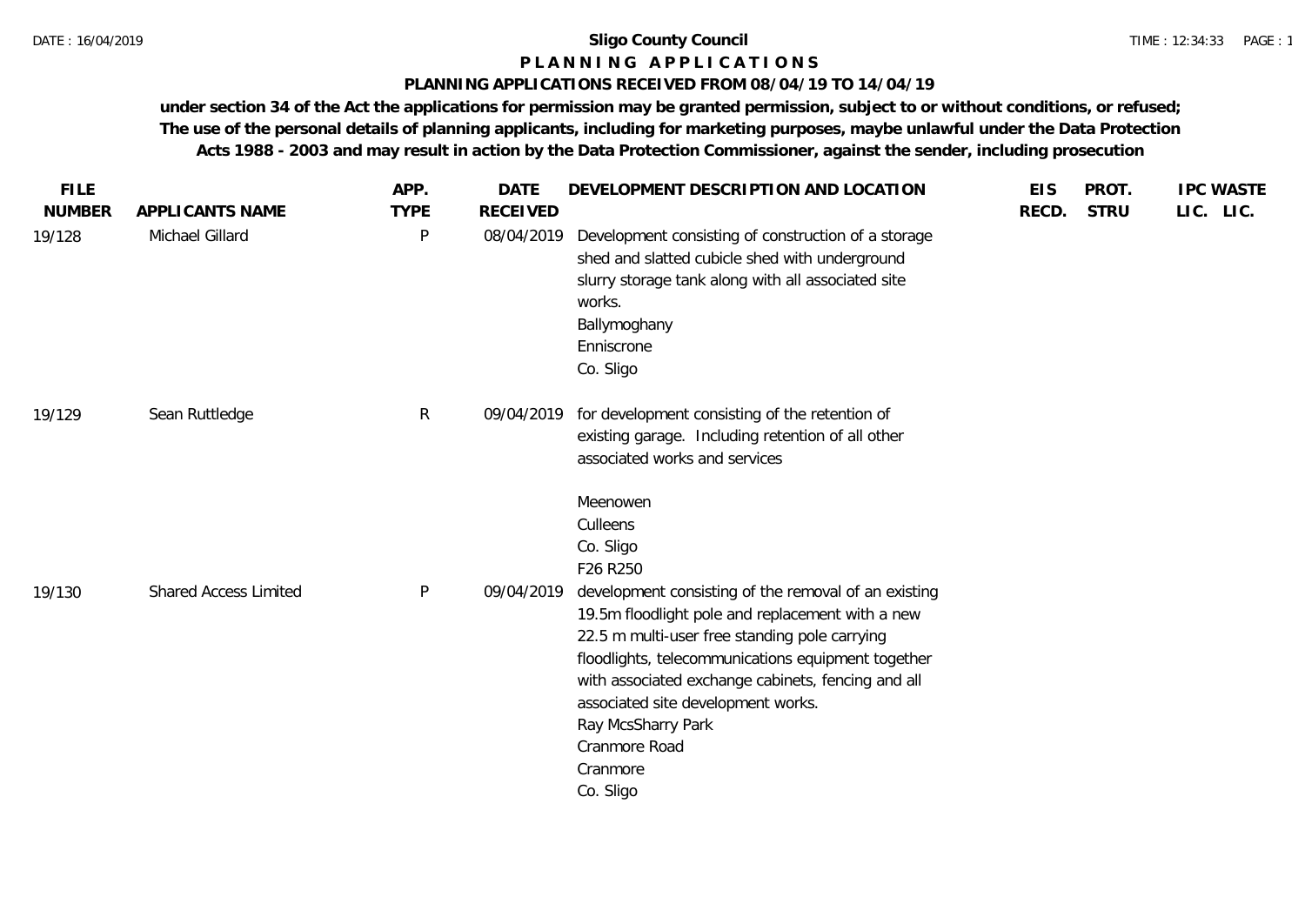## **P L A N N I N G A P P L I C A T I O N S**

#### **PLANNING APPLICATIONS RECEIVED FROM 08/04/19 TO 14/04/19**

| <b>FILE</b>   |                 | APP.         | <b>DATE</b>     | DEVELOPMENT DESCRIPTION AND LOCATION                                                                                                                                                                                                                                                                                                        | <b>EIS</b> | PROT.       | <b>IPC WASTE</b> |
|---------------|-----------------|--------------|-----------------|---------------------------------------------------------------------------------------------------------------------------------------------------------------------------------------------------------------------------------------------------------------------------------------------------------------------------------------------|------------|-------------|------------------|
| <b>NUMBER</b> | APPLICANTS NAME | <b>TYPE</b>  | <b>RECEIVED</b> |                                                                                                                                                                                                                                                                                                                                             | RECD.      | <b>STRU</b> | LIC. LIC.        |
| 19/131        | Cindy Wenzel    | $\mathsf{P}$ | 10/04/2019      | Development consisting of construction of a new<br>wastewater treatment system and polishing filter to<br>serve the existing cottage, and all ancillary site<br>works.<br>Cloonsillagh Td.,<br>Gorteen,<br>Co. Sligo                                                                                                                        |            |             |                  |
| 19/132        | Mathew Coleman  | $\mathsf{P}$ | 10/04/2019      | Development consisting of permission for change of<br>use of part of the existing commercial premises for<br>use as a creche, (to connect internally to the<br>adjacent Little Peoples Playworld Creche, application<br>PL12/70052 refers), and carry out all ancillary site<br>works.<br>Rathedmond Td<br>Finisklin Business Park<br>Sligo |            |             |                  |
| 19/133        | Tom Logan       | $\mathsf{P}$ | 10/04/2019      | Development consisting of construction of single<br>storey extension to rear of existing dwelling house<br>with associated works.<br>Rahaberna,<br>Drum,<br>Co. Sligo                                                                                                                                                                       |            |             |                  |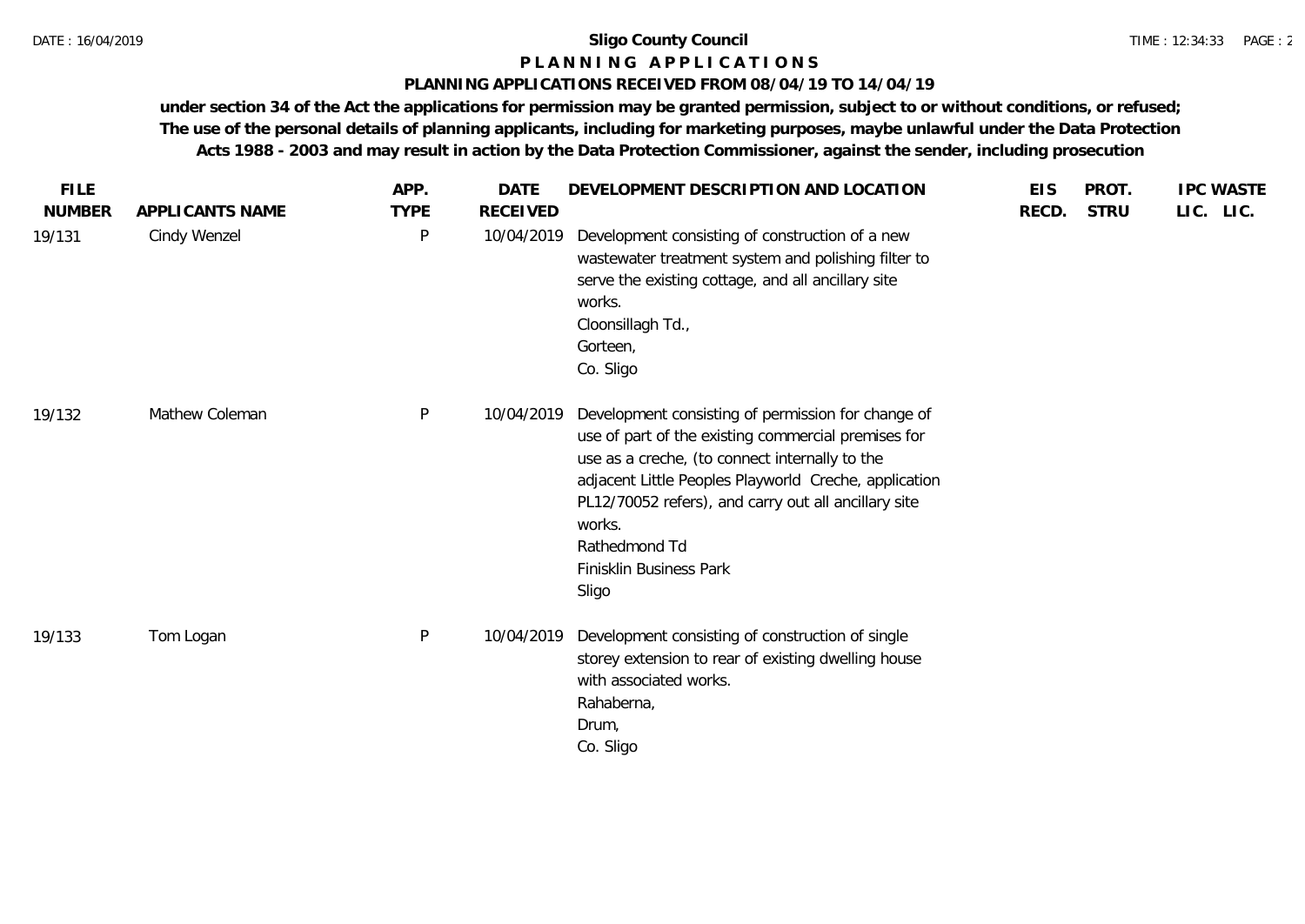## **P L A N N I N G A P P L I C A T I O N S**

#### **PLANNING APPLICATIONS RECEIVED FROM 08/04/19 TO 14/04/19**

| <b>FILE</b><br><b>NUMBER</b> | APPLICANTS NAME     | APP.<br><b>TYPE</b> | <b>DATE</b><br><b>RECEIVED</b> | DEVELOPMENT DESCRIPTION AND LOCATION                                                                                                                                                                                                                                                                      | <b>EIS</b><br>RECD. | PROT.<br><b>STRU</b> | <b>IPC WASTE</b><br>LIC. LIC. |
|------------------------------|---------------------|---------------------|--------------------------------|-----------------------------------------------------------------------------------------------------------------------------------------------------------------------------------------------------------------------------------------------------------------------------------------------------------|---------------------|----------------------|-------------------------------|
| 19/134                       | Yvonne Callery      | $\mathsf{R}$        | 10/04/2019                     | Development consisting of retention of extension<br>constructed to the side of dwelling house with<br>associated works.<br>Lissadell<br>Co. Sligo                                                                                                                                                         |                     |                      |                               |
| 19/135                       | Fiona Brennan       | P                   | 10/04/2019                     | Development consisting of permission for<br>construction of single storey extension to front of<br>existing dwelling house with associated works.                                                                                                                                                         |                     |                      |                               |
|                              |                     |                     |                                | 164 River Road<br>Cartron<br>Sligo                                                                                                                                                                                                                                                                        |                     |                      |                               |
| 19/136                       | John & Lisa Monahan | P                   | 10/04/2019                     | Development consisting of construction of a new<br>dwelling, a new garage, a new gateway for vehicular<br>access, a septic tank and percolation area and<br>associated site works. The permission is sought as a<br>redesign of the existing permission granted for a<br>dwelling PL18/365 on 16/01/2019. |                     |                      |                               |
|                              |                     |                     |                                | Larass<br>Strandhill<br>Co Sligo                                                                                                                                                                                                                                                                          |                     |                      |                               |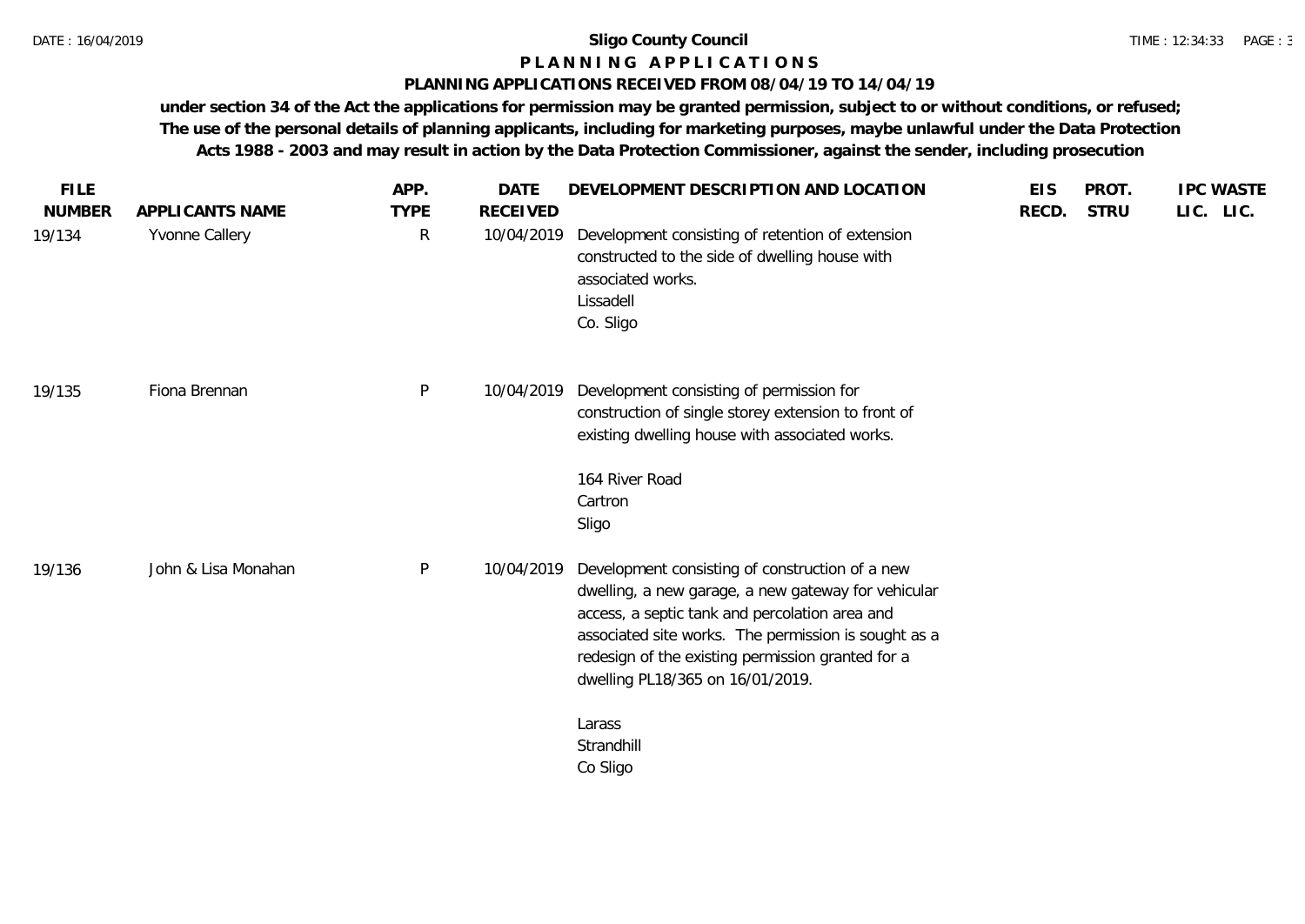## **P L A N N I N G A P P L I C A T I O N S**

## **PLANNING APPLICATIONS RECEIVED FROM 08/04/19 TO 14/04/19**

| <b>FILE</b>   |                           | APP.         | DATE       | DEVELOPMENT DESCRIPTION AND LOCATION                                                                                                                                                                                                                                                                                                                                                                                                                                           | <b>EIS</b> | PROT.       | <b>IPC WASTE</b> |
|---------------|---------------------------|--------------|------------|--------------------------------------------------------------------------------------------------------------------------------------------------------------------------------------------------------------------------------------------------------------------------------------------------------------------------------------------------------------------------------------------------------------------------------------------------------------------------------|------------|-------------|------------------|
| <b>NUMBER</b> | APPLICANTS NAME           | <b>TYPE</b>  | RECEIVED   |                                                                                                                                                                                                                                                                                                                                                                                                                                                                                | RECD.      | <b>STRU</b> | LIC. LIC.        |
| 19/137        | Fergus Tuffy & Lisa Reape | P            | 11/04/2019 | Development consisting of construction of a dwelling<br>house with proprietary effluent treatment system<br>and for all associated site works.                                                                                                                                                                                                                                                                                                                                 |            |             |                  |
|               |                           |              |            | Lacknatlieve<br>Enniscrone<br>Co Sligo                                                                                                                                                                                                                                                                                                                                                                                                                                         |            |             |                  |
| 19/138        | Cignal Infrastructure Ltd | $\mathsf{P}$ | 11/04/2019 | Development consisting of the erection of a new<br>33m multi-user telecommunications support<br>structure carrying 9 No. antennas and associated<br>remove radion units, 6 No communication dishes, 3<br>No lighting finials and 6 No outdoor cabinets all<br>enclosed within a security compound by a 2.4 m<br>high palisade fence with a 4 m access gate, site<br>access and site works. The development will<br>provide voice and mobile broadband services in the<br>area. |            |             |                  |
|               |                           |              |            | Coillte Forest Drumcliff<br>Drumcliff North<br>Co Sligo                                                                                                                                                                                                                                                                                                                                                                                                                        |            |             |                  |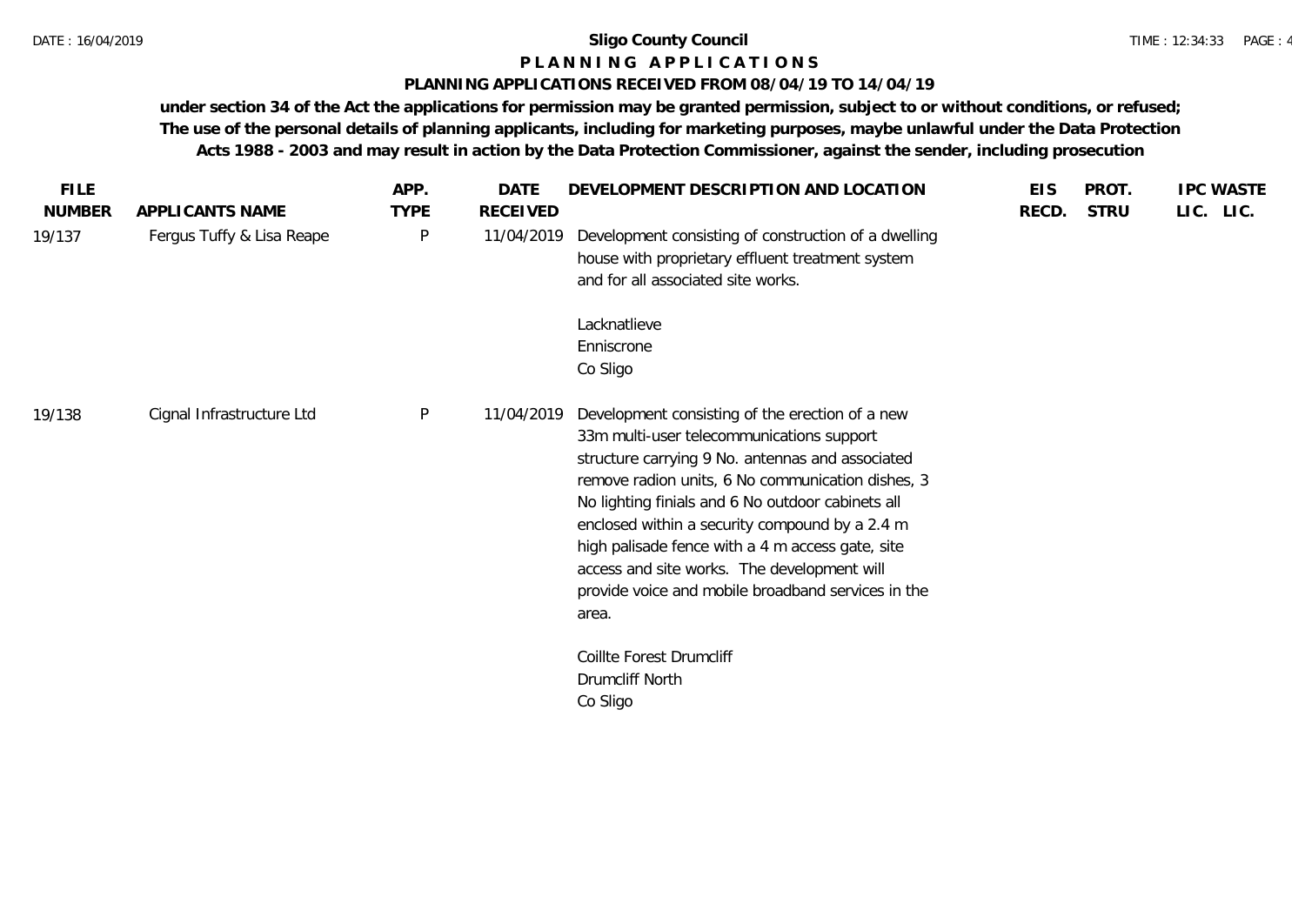## **P L A N N I N G A P P L I C A T I O N S**

## **PLANNING APPLICATIONS RECEIVED FROM 08/04/19 TO 14/04/19**

| <b>FILE</b>   |                        | APP.         | <b>DATE</b>     | DEVELOPMENT DESCRIPTION AND LOCATION                                                                        | <b>EIS</b> | PROT.       | <b>IPC WASTE</b> |
|---------------|------------------------|--------------|-----------------|-------------------------------------------------------------------------------------------------------------|------------|-------------|------------------|
| <b>NUMBER</b> | APPLICANTS NAME        | <b>TYPE</b>  | <b>RECEIVED</b> |                                                                                                             | RECD.      | <b>STRU</b> | LIC. LIC.        |
| 19/139        | Pat & John Clifford    | P            | 11/04/2019      | for development consisting of the change of use of<br>circa 272.5m2 of existing split level ground floor    |            |             |                  |
|               |                        |              |                 | retail area to office use with all associated site<br>development works and services provision              |            |             |                  |
|               |                        |              |                 | <b>Clifford Building</b>                                                                                    |            |             |                  |
|               |                        |              |                 | Harmony Hill<br>Sligo                                                                                       |            |             |                  |
|               |                        |              |                 |                                                                                                             |            |             |                  |
| 19/140        | William Clarke         | P            | 11/04/2019      | Development consisting of permission for the<br>ground floor extension, removal of 2 no. Roof               |            |             |                  |
|               |                        |              |                 | dormer windows, construction of 1 new roof dormer                                                           |            |             |                  |
|               |                        |              |                 | window, installation of 3 no. roof windows and all<br>associated site works and to existing dwelling.       |            |             |                  |
|               |                        |              |                 | Ballincar                                                                                                   |            |             |                  |
|               |                        |              |                 | Rosses Point<br>Co Sligo                                                                                    |            |             |                  |
|               |                        |              |                 | F91 X0v1                                                                                                    |            |             |                  |
| 19/141        | David & Fiona O Connor | $\mathsf{P}$ | 11/04/2019      | Development consisting of the construction of an                                                            |            |             |                  |
|               |                        |              |                 | extension to the rear and front of the dwelling partial<br>attic conversion including a dormer window and 6 |            |             |                  |
|               |                        |              |                 | no. roof lights and all associated site works to                                                            |            |             |                  |
|               |                        |              |                 | existing dwelling                                                                                           |            |             |                  |
|               |                        |              |                 | Lisheen                                                                                                     |            |             |                  |
|               |                        |              |                 | Knocknahur<br>Co Sligo                                                                                      |            |             |                  |
|               |                        |              |                 | F91 P8X8                                                                                                    |            |             |                  |
|               |                        |              |                 |                                                                                                             |            |             |                  |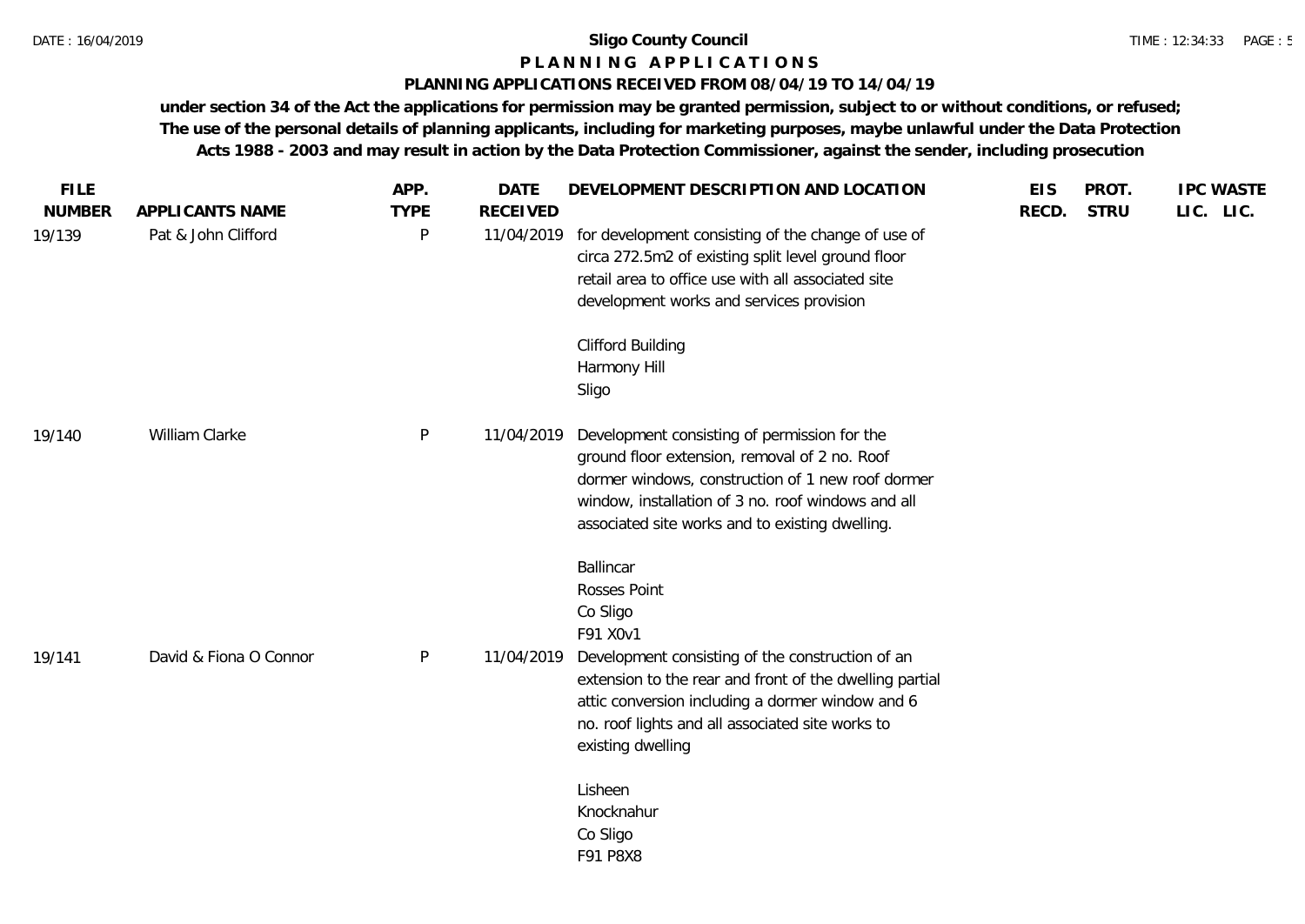#### **P L A N N I N G A P P L I C A T I O N S**

#### **PLANNING APPLICATIONS RECEIVED FROM 08/04/19 TO 14/04/19**

| <b>FILE</b><br><b>NUMBER</b> | APPLICANTS NAME                                                     | APP.<br><b>TYPE</b> | <b>DATE</b><br><b>RECEIVED</b> | DEVELOPMENT DESCRIPTION AND LOCATION                                                                                                                                                                                                                                                                                                                                                                                                                 | <b>EIS</b><br>RECD. | PROT.<br><b>STRU</b> | <b>IPC WASTE</b><br>LIC. LIC. |
|------------------------------|---------------------------------------------------------------------|---------------------|--------------------------------|------------------------------------------------------------------------------------------------------------------------------------------------------------------------------------------------------------------------------------------------------------------------------------------------------------------------------------------------------------------------------------------------------------------------------------------------------|---------------------|----------------------|-------------------------------|
| 19/142                       | Mayo, Sligo, Leitrim<br><b>Education Training Board</b><br>(MSLETB) | P                   | 12/04/2019                     | Development consisting of the construction of a new<br>catering kitchen classroom extension with ancillary<br>storage, sanitary accommodation along with all<br>associated site works and services to the rear of the<br>existing catering training building. Planning<br>Permission is also sought for the change of use of an<br>area of the existing catering training building from<br>office and storage space to changing and locker<br>rooms. |                     |                      |                               |
| 19/143                       | Sandy O Hara                                                        | P                   | 12/04/2019                     | Sligo Training Centre<br>Manorhamilton Road<br>Ballytivnan<br>Sligo, Co Sligo<br>Development consisting of a change of house design<br>to the dwelling previously granted planning<br>permission under reference number PL17/496.                                                                                                                                                                                                                    |                     |                      |                               |
|                              |                                                                     |                     |                                | Second Sea Road<br>Cummeen<br>Co Sligo                                                                                                                                                                                                                                                                                                                                                                                                               |                     |                      |                               |
| 19/144                       | Terese & Gerry Brady                                                | $\mathsf{P}$        | 12/04/2019                     | for development consisting of a change of house<br>design to the dwelling previously granted planning<br>permission under reference number PL17/495                                                                                                                                                                                                                                                                                                  |                     |                      |                               |
|                              |                                                                     |                     |                                | Second Sea Road<br>Cummeen<br>Co. Sligo                                                                                                                                                                                                                                                                                                                                                                                                              |                     |                      |                               |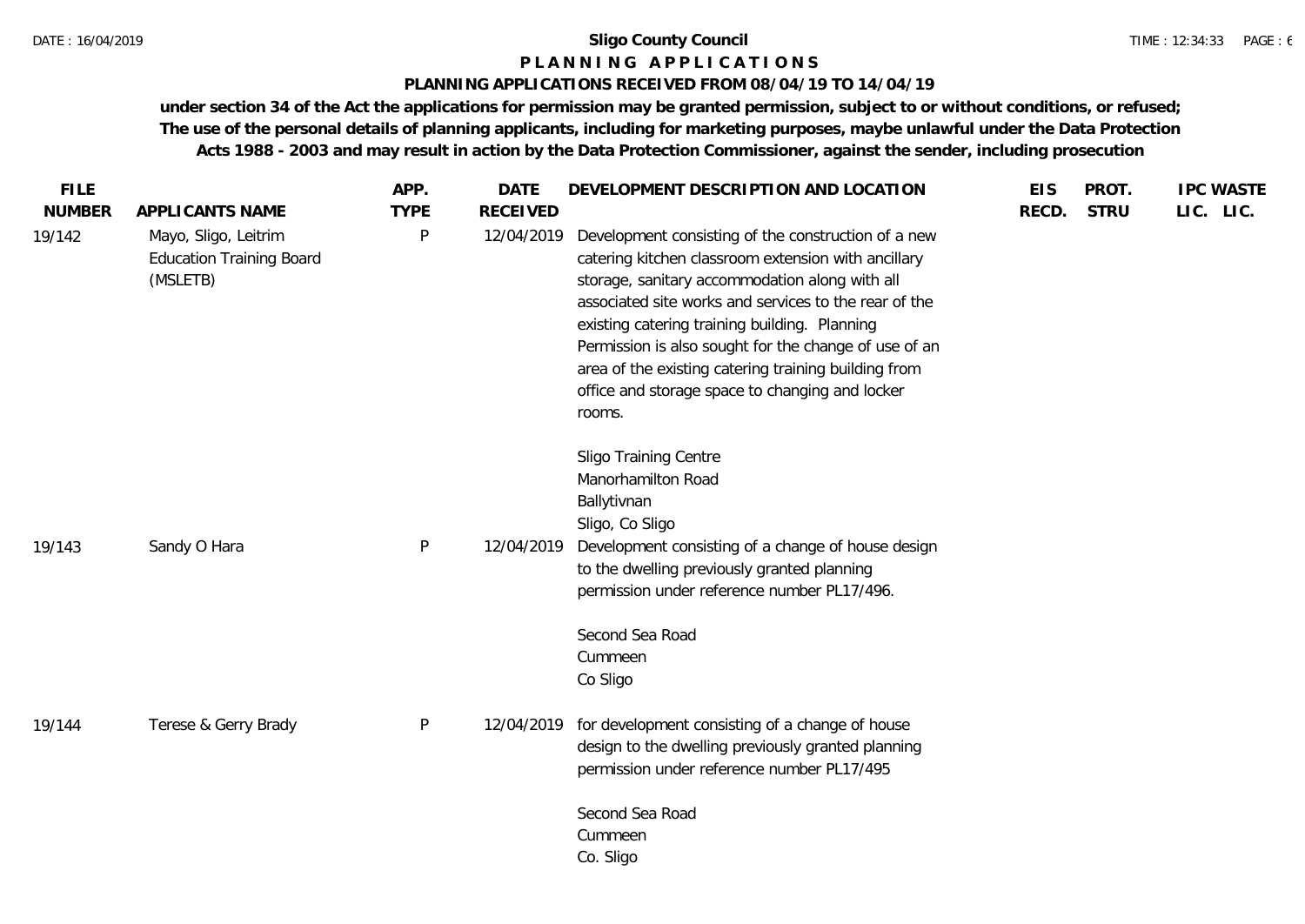## **P L A N N I N G A P P L I C A T I O N S**

#### **PLANNING APPLICATIONS RECEIVED FROM 08/04/19 TO 14/04/19**

**under section 34 of the Act the applications for permission may be granted permission, subject to or without conditions, or refused; The use of the personal details of planning applicants, including for marketing purposes, maybe unlawful under the Data Protection Acts 1988 - 2003 and may result in action by the Data Protection Commissioner, against the sender, including prosecution**

| <b>FILE</b>   |                       | APP.         | <b>DATE</b> | DEVELOPMENT DESCRIPTION AND LOCATION                                                                                                                                                                                                                                      | <b>EIS</b> | PROT.       | <b>IPC WASTE</b> |
|---------------|-----------------------|--------------|-------------|---------------------------------------------------------------------------------------------------------------------------------------------------------------------------------------------------------------------------------------------------------------------------|------------|-------------|------------------|
| <b>NUMBER</b> | APPLICANTS NAME       | <b>TYPE</b>  | RECEIVED    |                                                                                                                                                                                                                                                                           | RECD.      | <b>STRU</b> | LIC. LIC.        |
| 19/145        | Sandy O'Hara          | $\mathsf{P}$ | 12/04/2019  | for development consisting of the erection of a one<br>and a half storey domestic garage (first floor for<br>storage use) and all associated site works. A Natura<br>Impact Statement (NIS) shall be submitted to the<br>planning authority with the planning application | Y          |             |                  |
|               |                       |              |             | Second Sea Road                                                                                                                                                                                                                                                           |            |             |                  |
|               |                       |              |             | Cummeen                                                                                                                                                                                                                                                                   |            |             |                  |
|               |                       |              |             | Sligo                                                                                                                                                                                                                                                                     |            |             |                  |
| 19/146        | Therese & Gerry Brady | $\mathsf{P}$ | 12/04/2019  | Development consisting of the erection of a one and<br>a half storey domestic garage and all associated site<br>works. A Natura Impact Statement (NIS) shall be<br>submitted to the planning authority with the<br>planning application                                   | Y          |             |                  |
|               |                       |              |             | Second Sea Road                                                                                                                                                                                                                                                           |            |             |                  |
|               |                       |              |             | Cummeen                                                                                                                                                                                                                                                                   |            |             |                  |
|               |                       |              |             | Co Sligo                                                                                                                                                                                                                                                                  |            |             |                  |
|               | Total: 19             |              |             |                                                                                                                                                                                                                                                                           |            |             |                  |

\*\*\* END OF REPORT \*\*\*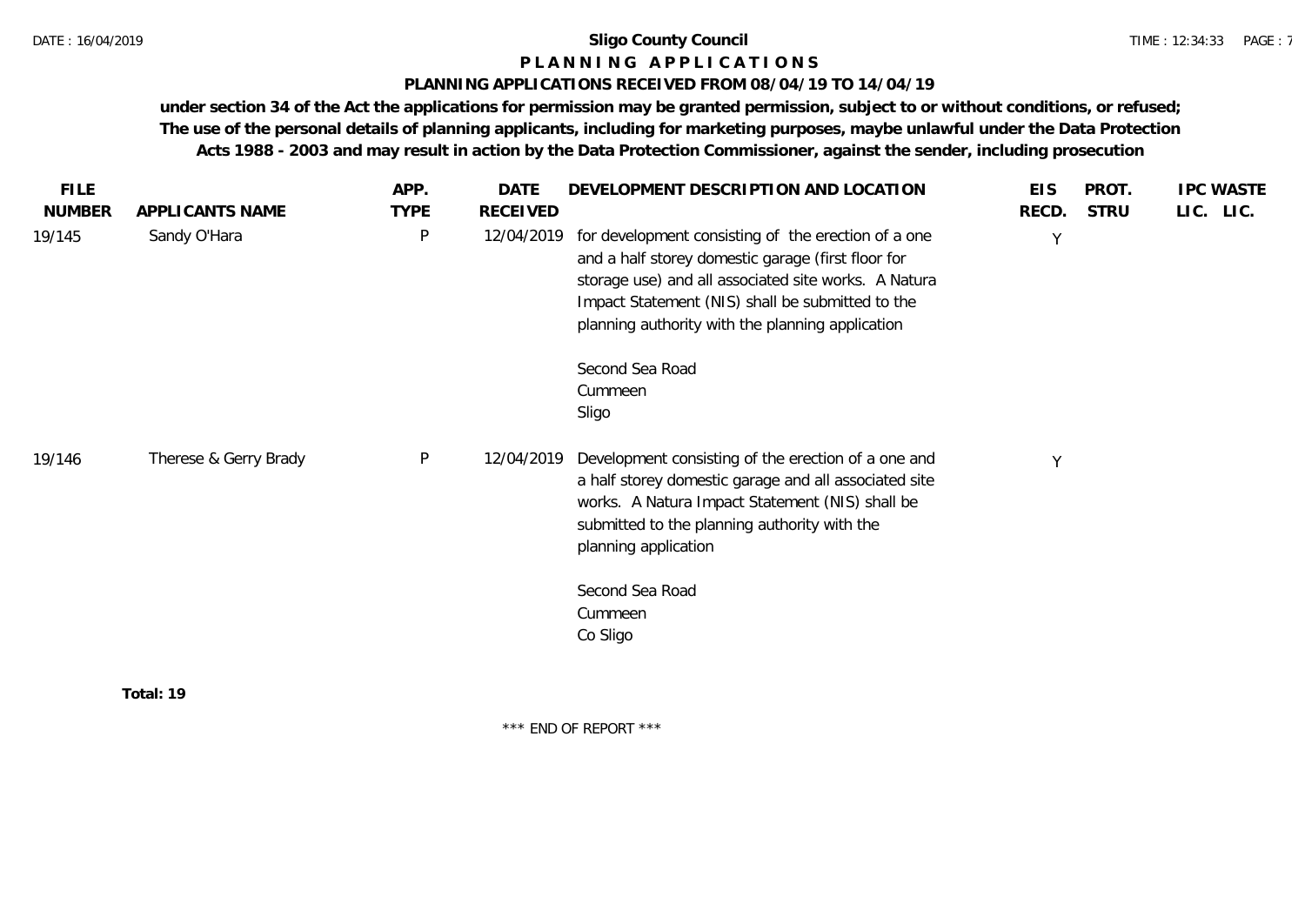## **P L A N N I N G A P P L I C A T I O N S**

## **PLANNING APPLICATIONS GRANTED FROM 08/04/2019 TO 14/04/2019**

**in deciding a planning application the planning authority, in accordance with section 34(3) of the Act, has had regard to submissions or observations recieved in accordance with these Regulations;**

| <b>FILE</b>   |                          | APP.         | <b>DATE</b>     |                                                                                                                                                                                                                                                                                                                                                                                    | M.O.               | M.O.          |
|---------------|--------------------------|--------------|-----------------|------------------------------------------------------------------------------------------------------------------------------------------------------------------------------------------------------------------------------------------------------------------------------------------------------------------------------------------------------------------------------------|--------------------|---------------|
| <b>NUMBER</b> | APPLICANTS NAME          | <b>TYPE</b>  | <b>RECEIVED</b> | DEVELOPMENT DESCRIPTION AND LOCATION                                                                                                                                                                                                                                                                                                                                               | <b>DATE</b>        | <b>NUMBER</b> |
| 18/455        | Philip and Annaleen Lang | $\mathsf{P}$ | 23/11/2018      | for development consisting of the extension of the<br>existing dwelling to include: demolition of the existing<br>rear flat roof shed, conversion of the existing stone<br>outhouse to living accommodation as part of the main<br>dwelling, single storey extension to the rear of the<br>existing dwelling to connect to the converted outhouse<br>and all associated site works | 08/04/2019         | P140/19       |
|               |                          |              |                 | Cloontyprocklis<br>Grange<br>Co. Sligo<br>F91 Y996                                                                                                                                                                                                                                                                                                                                 |                    |               |
| 18/495        | Sean Durcan              | $\mathsf{R}$ | 14/12/2018      | for development consisting of the retention of an existing<br>dwelling house as constructed and existing garage along<br>with ancillary site works, previous planning permission<br>ref. No; PL 92/18696                                                                                                                                                                           | 12/04/2019 P156/19 |               |
|               |                          |              |                 | Curraghbonaun<br>Curry<br>Co. Sligo                                                                                                                                                                                                                                                                                                                                                |                    |               |
| 19/15         | Brian & Carol Nairn      | P            | 21/01/2019      | Development consisting of renovation and construction<br>of extension to the rear of existing dwelling house and all<br>associated site works<br>Kilboglashy<br>Ballisodare<br>Co. Sligo                                                                                                                                                                                           | 08/04/2019 P144/19 |               |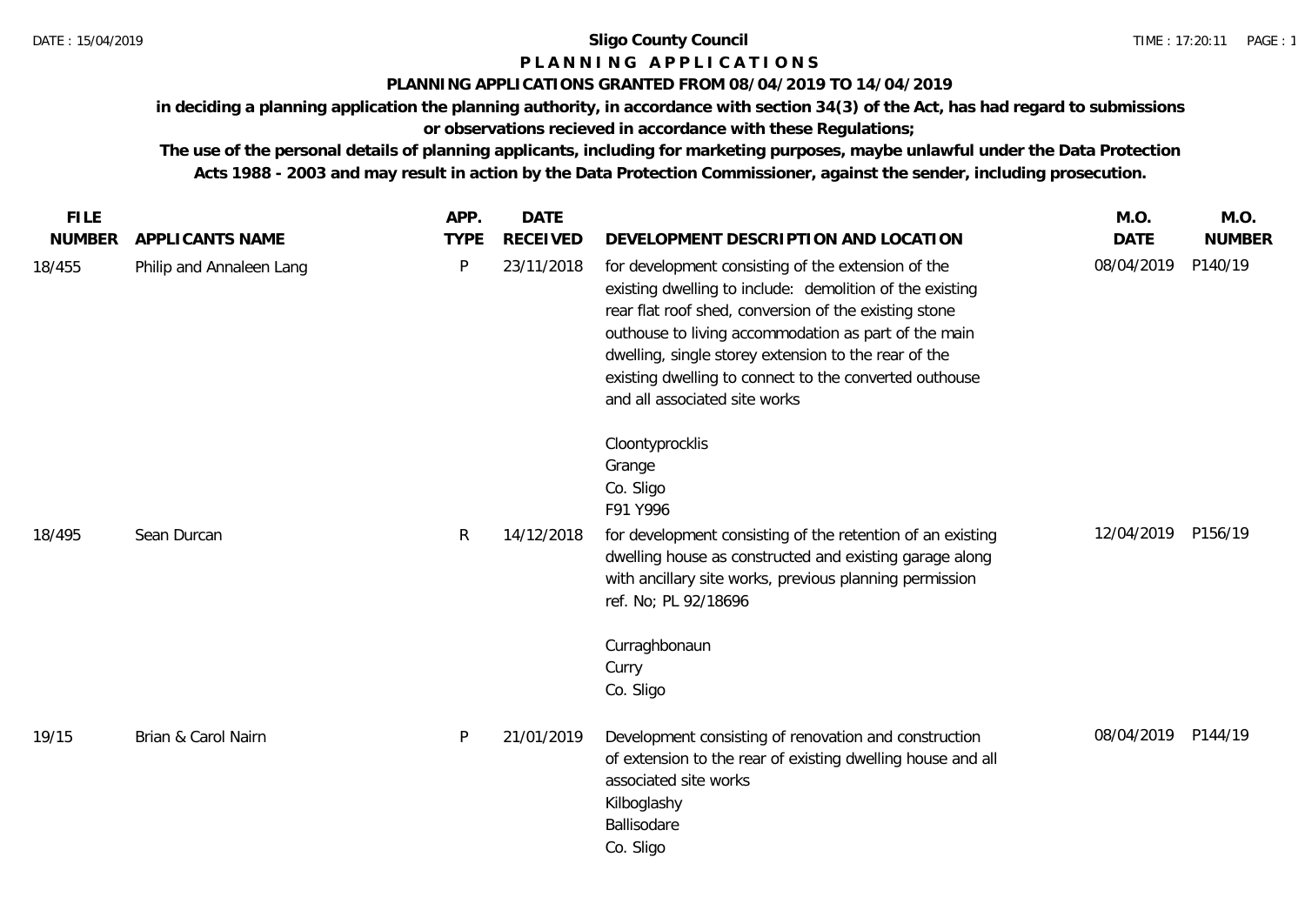# **P L A N N I N G A P P L I C A T I O N S**

## **PLANNING APPLICATIONS GRANTED FROM 08/04/2019 TO 14/04/2019**

**in deciding a planning application the planning authority, in accordance with section 34(3) of the Act, has had regard to submissions or observations recieved in accordance with these Regulations;**

| <b>FILE</b><br><b>NUMBER</b> | APPLICANTS NAME | APP.<br><b>TYPE</b> | <b>DATE</b><br><b>RECEIVED</b> | DEVELOPMENT DESCRIPTION AND LOCATION                                                                                                                                                                                                                                                                                          | M.O.<br>DATE | M.O.<br><b>NUMBER</b> |
|------------------------------|-----------------|---------------------|--------------------------------|-------------------------------------------------------------------------------------------------------------------------------------------------------------------------------------------------------------------------------------------------------------------------------------------------------------------------------|--------------|-----------------------|
| 19/37                        | Diarmaid Collis | 0                   | 07/02/2019                     | for development consisting of proposed dwelling house<br>along with effluent treatment system and ancillary site<br>works and services                                                                                                                                                                                        | 11/04/2019   | P150/19               |
|                              |                 |                     |                                | Ardnaglass<br>Ballymote<br>Co. Sligo                                                                                                                                                                                                                                                                                          |              |                       |
| 19/43                        | Colm Foley      | P                   | 13/02/2019                     | Development consisting of permission for (1) change of<br>use of existing premises at Ground Floor Level (Total<br>Area 55m2) from Retail use to Medical use, (2) Signage<br>to shopfront, and (3) Retention of 2 No. existing Parking<br>Spaces, together with all associated works.<br>28 Emmet Place<br>Sligo<br>Co. Sligo | 08/04/2019   | P141/19               |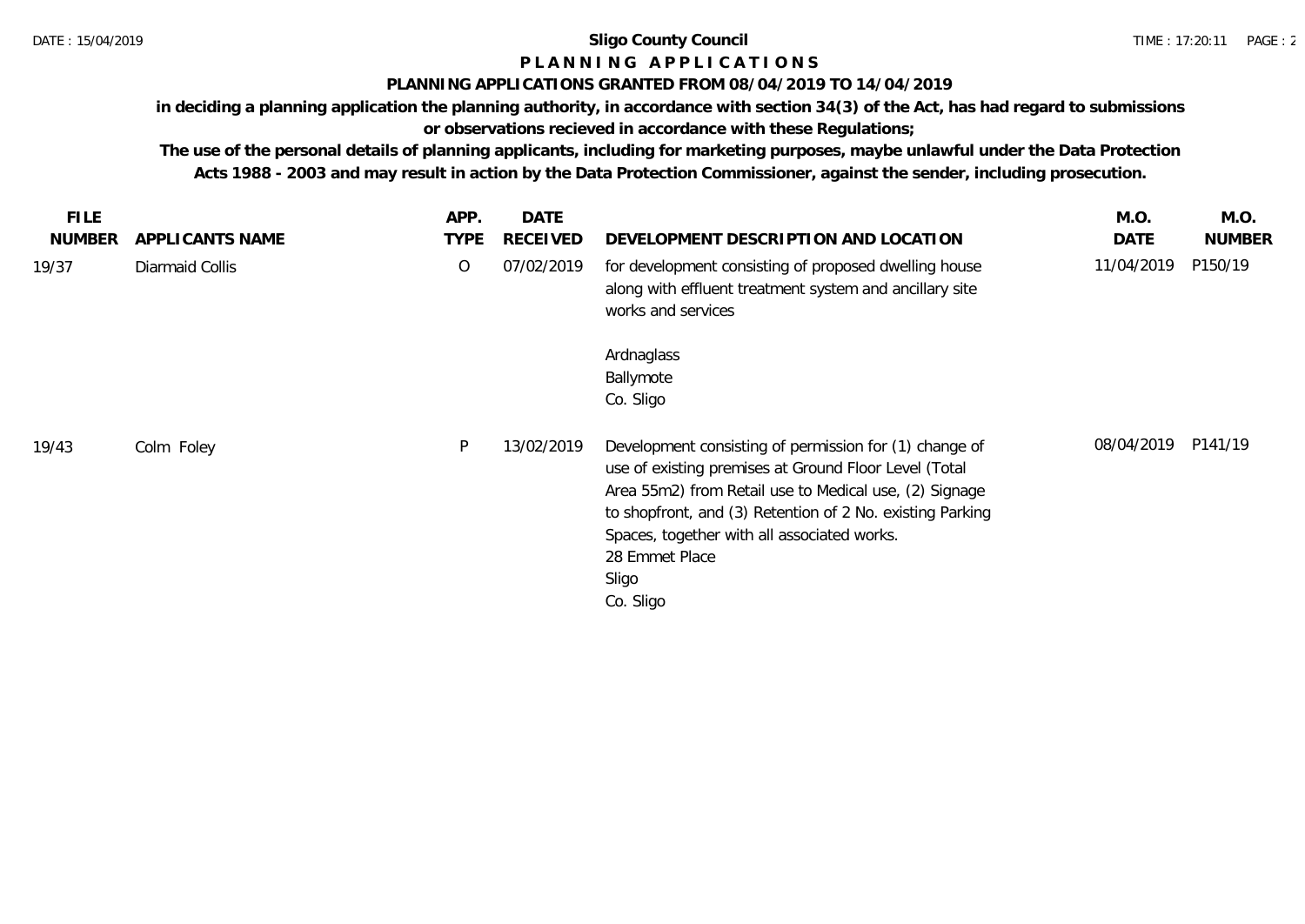# **P L A N N I N G A P P L I C A T I O N S**

## **PLANNING APPLICATIONS GRANTED FROM 08/04/2019 TO 14/04/2019**

**in deciding a planning application the planning authority, in accordance with section 34(3) of the Act, has had regard to submissions or observations recieved in accordance with these Regulations;**

| <b>FILE</b>            |                                  | APP.             | <b>DATE</b>                   |                                                                                                                                                                                                                                                                                                                                                                                                                                       | M.O.                      | M.O.                     |
|------------------------|----------------------------------|------------------|-------------------------------|---------------------------------------------------------------------------------------------------------------------------------------------------------------------------------------------------------------------------------------------------------------------------------------------------------------------------------------------------------------------------------------------------------------------------------------|---------------------------|--------------------------|
| <b>NUMBER</b><br>19/50 | APPLICANTS NAME<br>Gerry Shannon | <b>TYPE</b><br>P | <b>RECEIVED</b><br>15/02/2019 | DEVELOPMENT DESCRIPTION AND LOCATION<br>development consisting of construction of (1) a                                                                                                                                                                                                                                                                                                                                               | <b>DATE</b><br>08/04/2019 | <b>NUMBER</b><br>P139/19 |
|                        |                                  |                  |                               | prefabricated steel shed for domestic storage to the rear<br>of the existing dwelling. (2) Install 3 nr roof lights on the<br>eastern elevation roof (side gable) and associated site<br>works and planning permission for retention of the<br>following (3) existing glazed conservatory to the western<br>elevation (side gable) (4) existing raised deck structure<br>to the western elevation (side gable).<br>Lisnalurg<br>Sligo |                           |                          |
| 19/51                  | Glenn Hunter                     | P                | 15/02/2019                    | development consisting of construction of a storage shed<br>for fish farm equipment with a floor area of 170m2 and<br>all associated site works.<br>Carrickhenry<br>Ballisodare<br>Co. Sligo                                                                                                                                                                                                                                          | 08/04/2019 P138/19        |                          |
| 19/56                  | Leslie and Mandy Feeney          | P                | 20/02/2019                    | for development consisting of proposed single-storey<br>extension to front of existing dwelling house and all<br>associated landscaping and site works                                                                                                                                                                                                                                                                                | 12/04/2019                | P153/19                  |
|                        |                                  |                  |                               | 60 Maugheraboy Estate<br>Sligo                                                                                                                                                                                                                                                                                                                                                                                                        |                           |                          |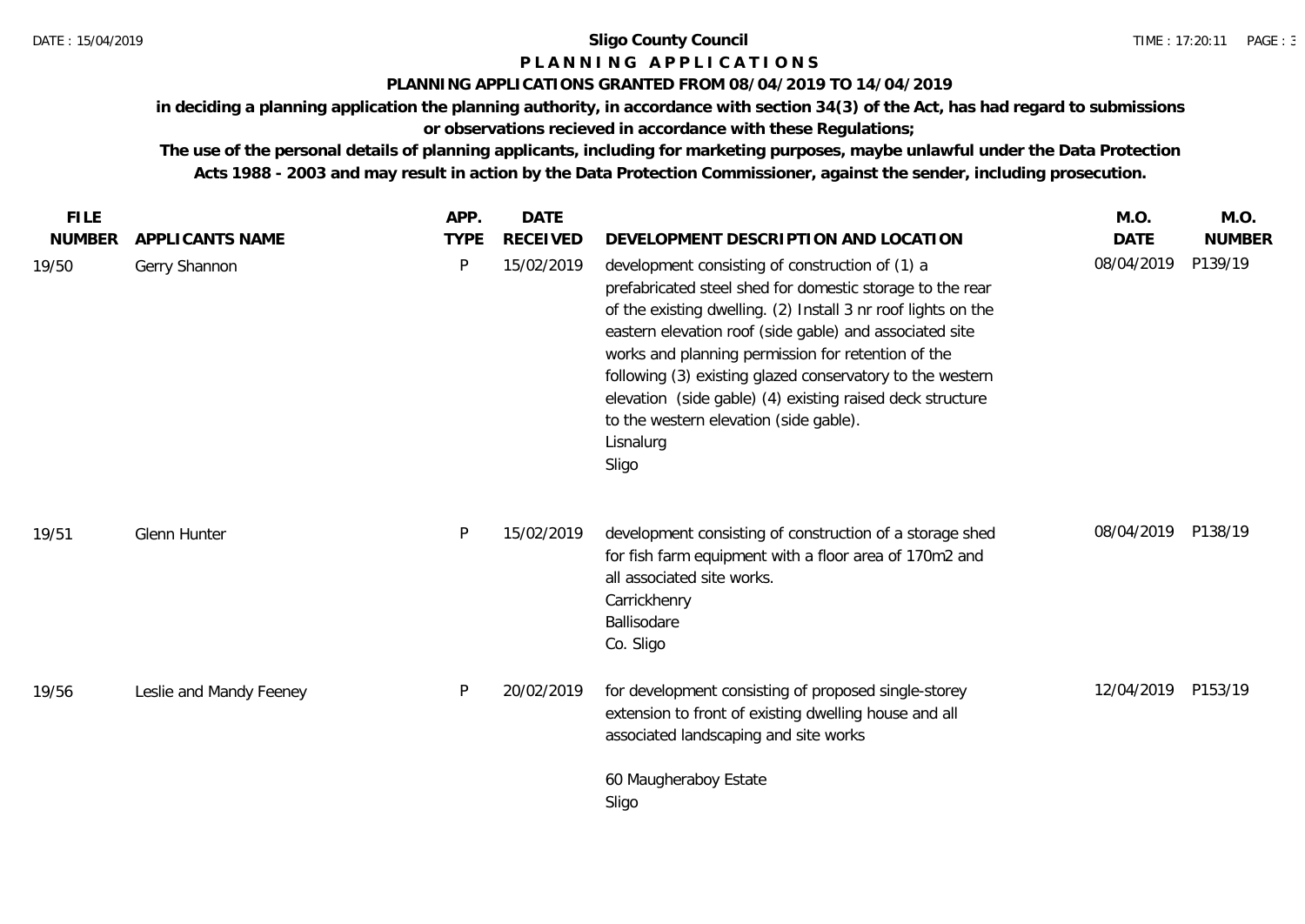## **P L A N N I N G A P P L I C A T I O N S**

## **PLANNING APPLICATIONS GRANTED FROM 08/04/2019 TO 14/04/2019**

**in deciding a planning application the planning authority, in accordance with section 34(3) of the Act, has had regard to submissions or observations recieved in accordance with these Regulations;**

| <b>FILE</b>   |                        | APP.         | <b>DATE</b>     |                                                                                                                                                                                                | M.O.               | M.O.          |
|---------------|------------------------|--------------|-----------------|------------------------------------------------------------------------------------------------------------------------------------------------------------------------------------------------|--------------------|---------------|
| <b>NUMBER</b> | APPLICANTS NAME        | <b>TYPE</b>  | <b>RECEIVED</b> | DEVELOPMENT DESCRIPTION AND LOCATION                                                                                                                                                           | DATE               | <b>NUMBER</b> |
| 19/60         | Kevin Sweeney          | P            | 25/02/2019      | for development consisting of, demolition existing<br>extension, and construction of a new extension to the<br>rear of existing dwelling house, and all associated site<br>development works a | 08/04/2019         | P143/19       |
|               |                        |              |                 | 17 Church Hill<br>Sligo                                                                                                                                                                        |                    |               |
| 19/61         | Tracey and Enda O'Hara | $\mathsf{R}$ | 25/02/2019      | for development consisting of retention of conversion of<br>domestic garage to habitable accommodation                                                                                         | 12/04/2019 p152/19 |               |
|               |                        |              |                 | No. 44 Oakfield Crescent<br>Magheraboy<br>Co. Sligo                                                                                                                                            |                    |               |
| 19/62         | Alan Carolan           | P            | 27/02/2019      | for development consisting of revisions to dwelling<br>design, driveway and carparking configuration to that<br>permitted under Planning Ref Ref. No. PL 08/955                                | 10/04/2019         | P148/19       |
|               |                        |              |                 | Aghanagh<br>Ballinafad<br>Co. Sligo                                                                                                                                                            |                    |               |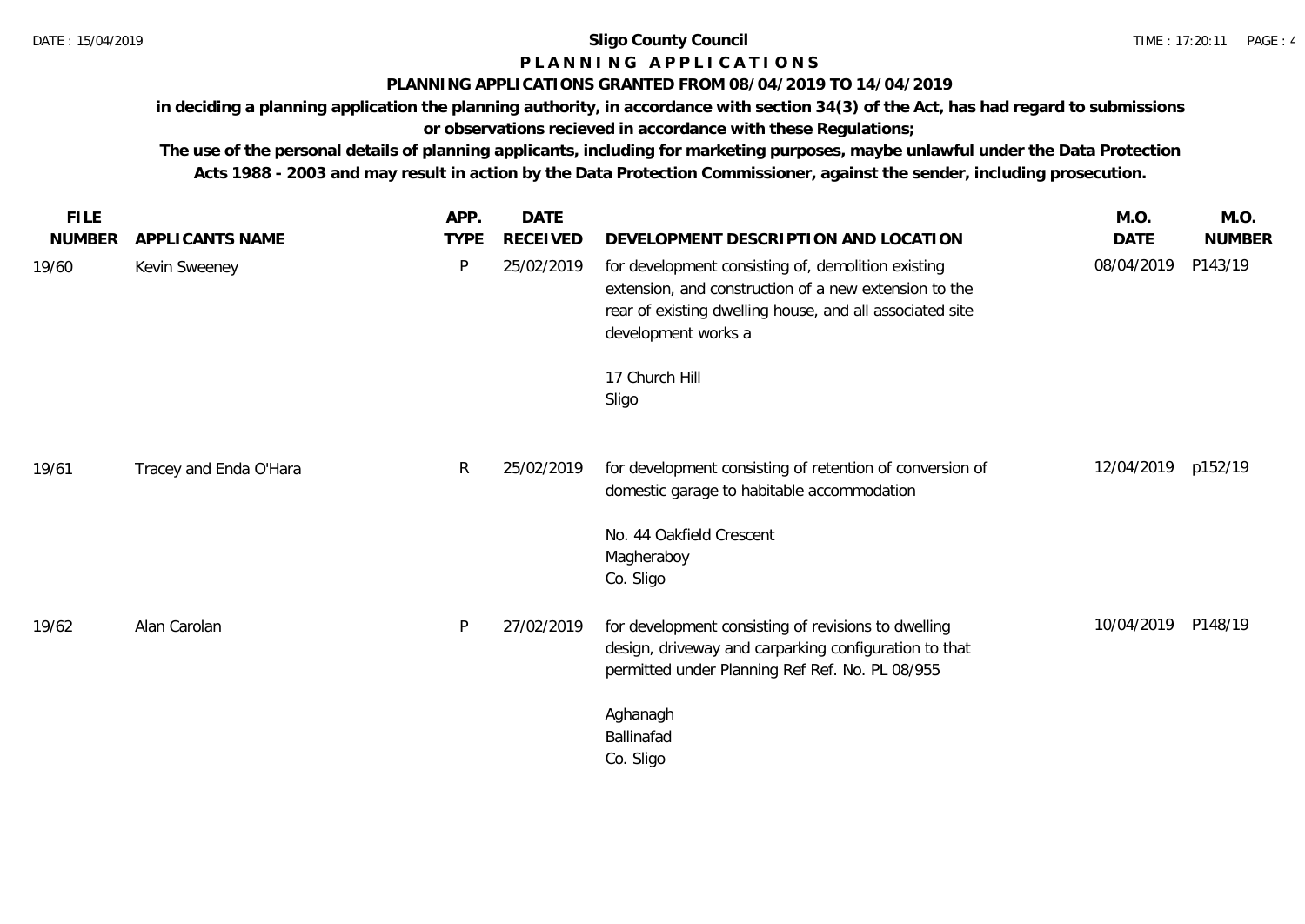## **P L A N N I N G A P P L I C A T I O N S**

## **PLANNING APPLICATIONS GRANTED FROM 08/04/2019 TO 14/04/2019**

**in deciding a planning application the planning authority, in accordance with section 34(3) of the Act, has had regard to submissions or observations recieved in accordance with these Regulations;**

| <b>FILE</b>   |                            | APP.        | <b>DATE</b>     |                                                                                                                                                                                                                                                                                                                                            | M.O.               | M.O.          |
|---------------|----------------------------|-------------|-----------------|--------------------------------------------------------------------------------------------------------------------------------------------------------------------------------------------------------------------------------------------------------------------------------------------------------------------------------------------|--------------------|---------------|
| <b>NUMBER</b> | <b>APPLICANTS NAME</b>     | <b>TYPE</b> | <b>RECEIVED</b> | DEVELOPMENT DESCRIPTION AND LOCATION                                                                                                                                                                                                                                                                                                       | <b>DATE</b>        | <b>NUMBER</b> |
| 19/65         | Roger & Patricia McCarrick | P           | 01/03/2019      | Development consisting of permission for change of use<br>of existing domestic garage to self-catering accomodation<br>and associated site works all at existing house.<br>Rathscanlon<br>Tubbercurry<br>Co. Sligo                                                                                                                         | 10/04/2019         | P149/19       |
| 19/66         | Bobby Hogg                 | R           | 01/03/2019      | for development consisting of (1) Retain the existing Sun<br>Room extension to the front and side of existing house.<br>(2) Retain the extension to the rear of existing detached<br>garage and (3) Retain the existing storage shed. (4)<br>Retain all associated site works, all at existing house                                       | 11/04/2019 p151/19 |               |
|               |                            |             |                 | Carrowkeel<br>Ballymote<br>Co. Sligo                                                                                                                                                                                                                                                                                                       |                    |               |
| 19/69         | Nigel and Edel Bell        | P           | 01/03/2019      | for development consisting of the carrying out of<br>alterations to existing dwelling house. Works will consist<br>of the conversion of the attic of existing dwelling house<br>and include minor works and alterations to existing floor<br>plans and elevations together with the carrying out of all<br>associated ancillary site works | 12/04/2019         | P158/19       |
|               |                            |             |                 | No. 8 Marella<br>Bartragh Td<br>Enniscrone<br>Co. Sligo                                                                                                                                                                                                                                                                                    |                    |               |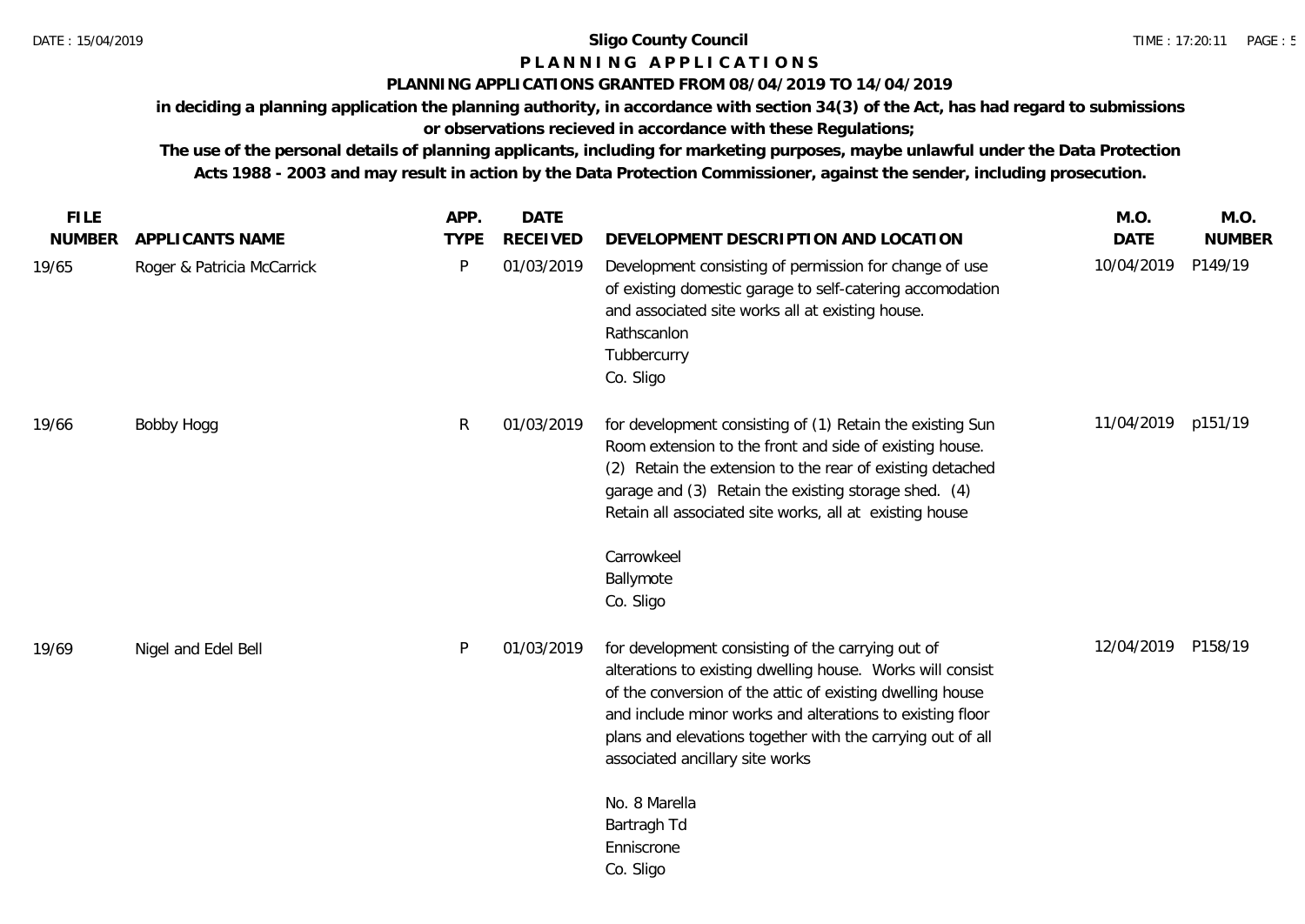# **P L A N N I N G A P P L I C A T I O N S**

## **PLANNING APPLICATIONS GRANTED FROM 08/04/2019 TO 14/04/2019**

**in deciding a planning application the planning authority, in accordance with section 34(3) of the Act, has had regard to submissions or observations recieved in accordance with these Regulations;**

**The use of the personal details of planning applicants, including for marketing purposes, maybe unlawful under the Data Protection Acts 1988 - 2003 and may result in action by the Data Protection Commissioner, against the sender, including prosecution.**

| <b>FILE</b>               | <b>APF</b><br><b>DATE</b>                                             | M.O         | IVI.U         |
|---------------------------|-----------------------------------------------------------------------|-------------|---------------|
| APPLICANTS NAME<br>NUMBER | $\angle$ RECEIVED DEVELOPMENT DESCRIPTION AND LOCATION<br><b>TYPE</b> | <b>DATE</b> | <b>NUMBER</b> |

**Total: 14**

\*\*\* END OF REPORT \*\*\*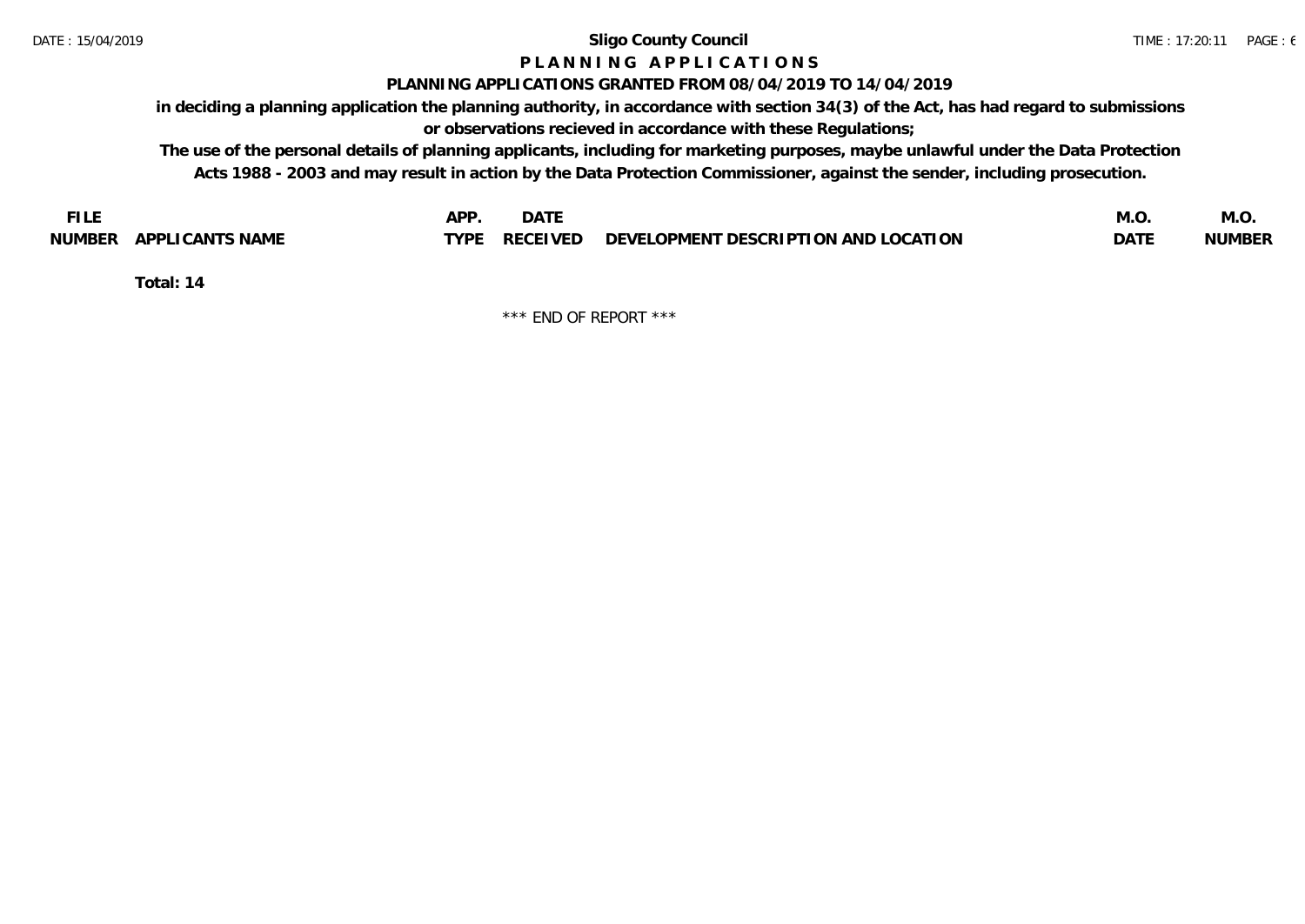## **P L A N N I N G A P P L I C A T I O N S**

#### **PLANNING APPLICATIONS REFUSED FROM 08/04/2019 TO 14/04/2019**

**in deciding a planning application the planning authority, in accordance with section 34(3) of the Act, has had regard to submissions or observations recieved in accordance with these Regulations;**

**The use of the personal details of planning applicants, including for marketing purposes, maybe unlawful under the Data Protection Acts 1988 - 2003 and may result in action by the Data Protection Commissioner, against the sender, including prosecution.**

| <b>FILE</b>   |                                                     | A DE | $\sim$ $\sim$ $\sim$<br>DA I | <b>ENT DESCRIPTION AND</b><br>$\cap$ nn.<br>)E\/F<br>. JIEN L<br>பட | IVI.U       | IVI.U         |
|---------------|-----------------------------------------------------|------|------------------------------|---------------------------------------------------------------------|-------------|---------------|
| <b>NUMBER</b> | <b>ANTS NAME</b><br>A DDI<br>$\sqrt{2}$<br>CAN<br>u | TVDL | ◡⊢                           | <b>OCATION</b>                                                      | <b>DATF</b> | <b>NUMBER</b> |

/

**Total: 0**

\*\*\* END OF REPORT \*\*\*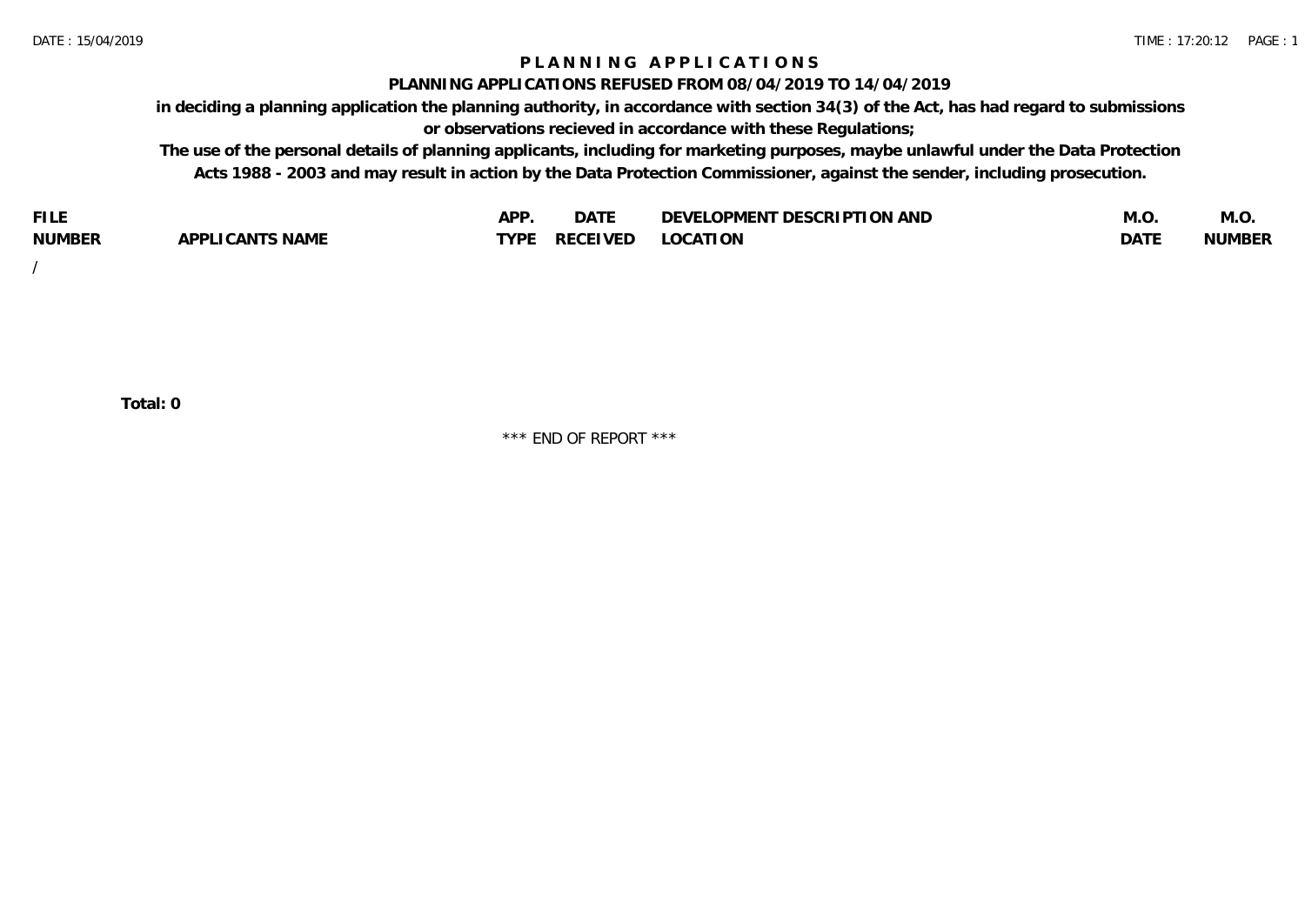## **A N B O R D P L E A N A L A APPEAL DECISIONS NOTIFIED FROM 08/04/2019 TO 14/04/2019**

| <b>FILE</b> | APPLICANTS NAME    | APP.           | <b>DECISON</b> | L.A. | DEVELOPMENT DESCRIPTION AND LOCATION | B.P.      |          |
|-------------|--------------------|----------------|----------------|------|--------------------------------------|-----------|----------|
|             | NUMBER AND ADDRESS | <b>TYPE</b>    | DATE           | DEC. |                                      | DEC. DATE | DECISION |
|             |                    |                |                |      |                                      |           |          |
|             |                    |                |                |      |                                      |           |          |
|             |                    |                |                |      |                                      |           |          |
|             |                    |                |                |      |                                      |           |          |
|             |                    |                |                |      |                                      |           |          |
|             |                    |                |                |      |                                      |           |          |
|             |                    |                |                |      |                                      |           |          |
|             | Total:             | $\overline{0}$ |                |      |                                      |           |          |
|             |                    |                |                |      |                                      |           |          |

**\*\*\*\*\*\*\*\*\*\*\*\* END OF REPORT \*\*\*\*\*\*\*\*\*\*\*\***